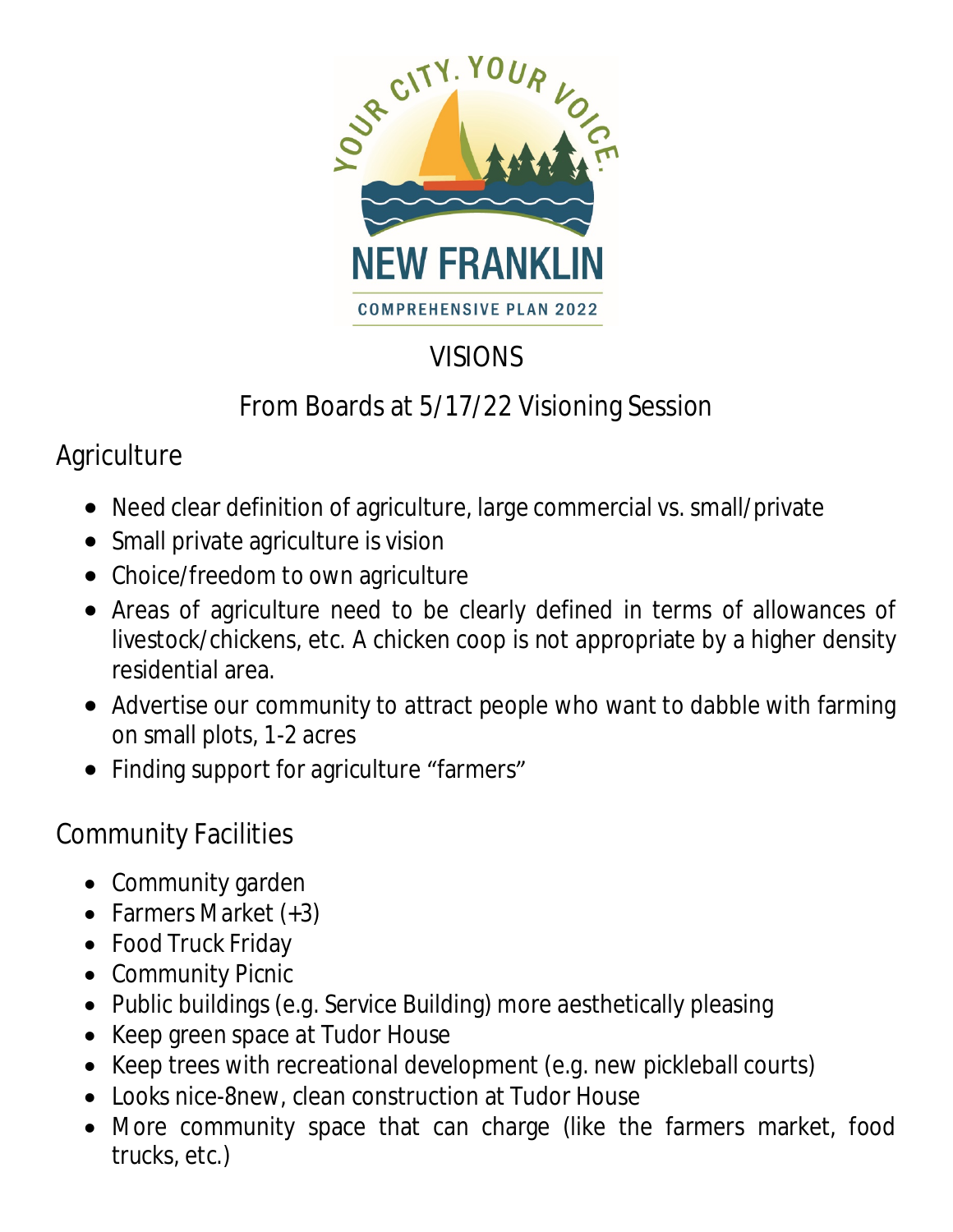Attract money through events utilizing our beautiful space

## Current & Future Land Use

- Water & Sewer where & when? Localized treatment?
- Need owned properties with low-no maintenance for aging population
- Retained open/rural space
- Protect through zoning/regulations
- No zoning laws for private property
- Better utilize existing commercial areas
- Town center to draw citizens and businesses

#### Economic Development

- No income tax, exit RITA
- Utilize the business space we currently have, no empty businesses
- Keep small businesses  $(+1)$
- No local business taxes
- Many local businesses and shops, a central area in which they are all located to drive an energy/traffic to that specific place to allow a majority of NF to feel rural
- Clinton Aluminum, like the idea that it is for sale, a business opportunity, but building maintenance is needed
- Agriculture is also a business and should be encouraged
- No large restaurants
- Develop strategies to support/retain our current business before expanding to new businesses
- More restaurants
- No supermarket, need a coffee shop  $(+1)$

## Housing

- Protect space by not selling off land to build ginormous houses
- Keep land and natural feel, no housing developments
- Clean up frontage of homes through zoning
- Single family homes, no multi-residential complexes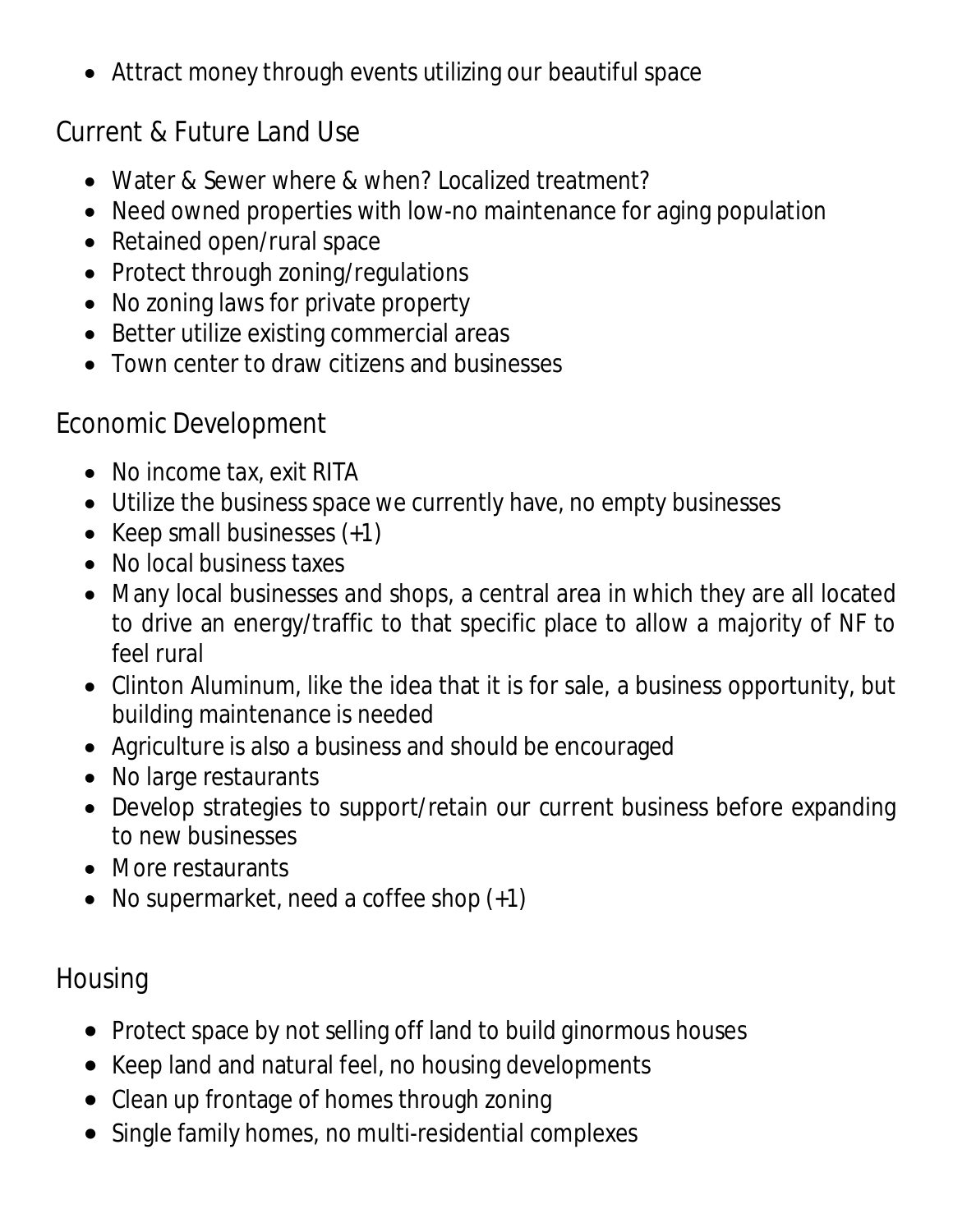- No property taxes
- Remove lots of private property ordinances
- Single-family homes (+1)
- $\bullet$  Single-family dwellings with acreage  $(+1)$
- No AMHA or other government housing

#### **Infrastructure**

- Roadways should be maintained, not expanded
- Water should only be allowed in business districts and community with high majority (like 70%)
- Do not want things forced upon them
- Moved here for well water because no fluoride and other chemicals
- No roundabouts
- Boil alerts
- Water drainage/ collection, storm waters clog/excessive water runoff into yard
- Roadways are great, would like to see sidewalks to allow for the community to walk to and from businesses (high speed limit is dangerous)
- No sewer or pump station on Vanderhoof  $(+2)$
- Wastewater treatment
- Failing septic systems
- Flooding during storms
- Broadband
- Love the NF roadcrew in the winter
- No more chip and seal of roads
- Traffic circle

#### Recreation

- Do not connect State Park and Towpath (+1)
- Public park areas that blend with the local/natural settings
- Nice restrooms at baseball and football fields
- Take advantage of our recreational spaces to attract people to patronize local businesses
- Green, open space